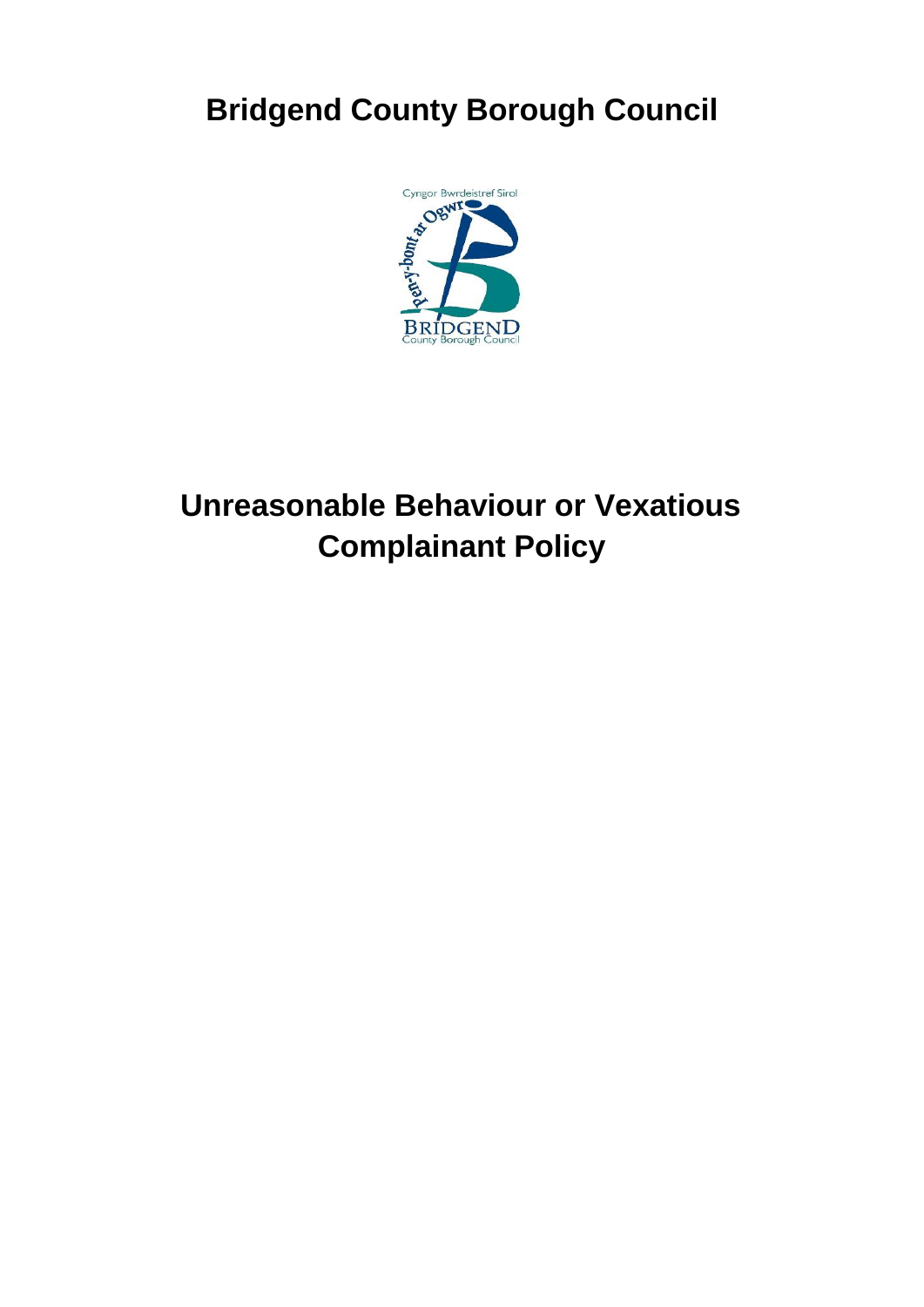# **Unreasonable Behaviour or Vexatious Complainant Policy**

# **1. Policy objective**

- **1.1** This policy and procedure sets out an agreed understanding of what is considered unacceptable customer complaint behaviour or vexatious complainants when dealing with officers and Elected Members of Bridgend County Borough Council. It applies to all members of the public (customers) in their interaction with the Council.
- **1.2** The Council is committed to dealing with all complaints fairly and impartially, and to making our services of a high quality and as accessible as possible.
- **1.3** Most of the contact that the Council has with customers is positive. However, there may be occasions when customers act in an unreasonable or unacceptable manner. In some cases the frequency and the nature of their contact with the Council can hinder the consideration of their own or other people's enquiries. In some instances the sheer number or nature of their inquiries lead them to be considered as 'persistent' or 'vexatious' in their dealings with staff.
- **1.4** This policy explains the Councils:
	- Definition of unreasonable customer behaviour
	- Definition of vexatious request
	- Process for dealing with customers who behave in an unreasonable way
	- Process for dealing with vexatious requests
- **1.5** This policy should only be used in exceptional circumstances after all reasonable measures have been taken to try to resolve the complaints under the council's corporate complaints procedures.

# **2. Definitions**

#### **Unreasonable Customer Conduct**

- **2.1** It is difficult to produce a comprehensive list of the actions that would be deemed unreasonable customer conduct. Ultimately it will be a matter for the Council's Complaints Officer and Monitoring Officer to decide whether a particular customer's actions or behaviour are inappropriate, having regard to the circumstances of each case. Examples of conduct which may be considered unreasonable are listed below but the list is not exhaustive:
	- Acts or threats of violence or aggression by an individual toward staff, Elected Members or any third party. Where the behaviour is so extreme that it threatens the immediate safety and welfare of staff the Council may report the matter to the police or consider taking legal action. In such cases, the Council may not give the complainant prior warning;
	- Persistent failure to show respect in dealings with staff or Elected Members, or acting in a threatening or abusive way. Examples of such behaviour include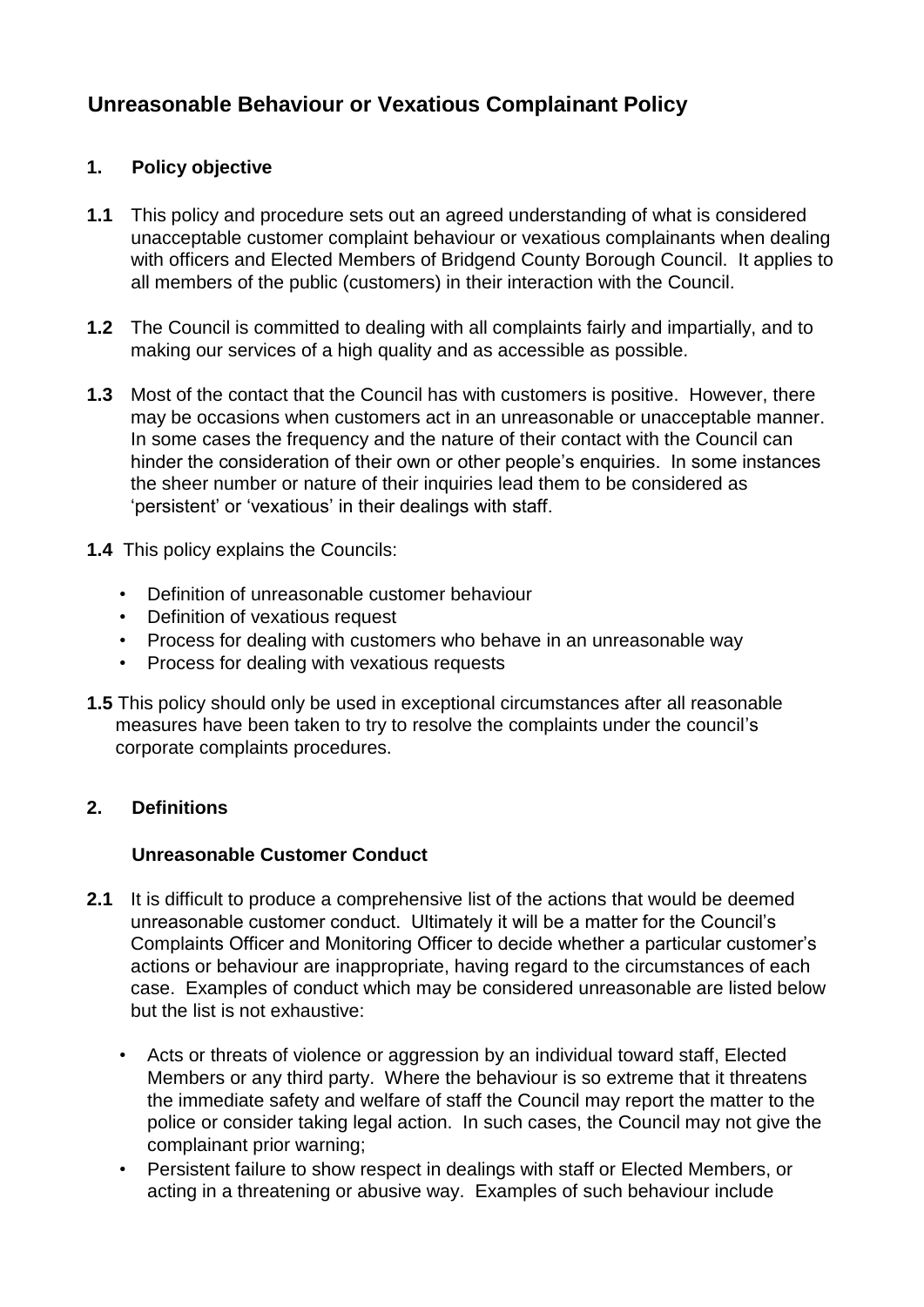shouting, verbal abuse, unsubstantiated allegations, derogatory remarks, inflammatory statements;

- Malicious, unwarranted or defamatory comments or making remarks which are related to any protected characteristics as defined by the Equality Act 2010;
- Hindering objective consideration of an enquiry or operation of a service by the nature or frequency of contact with the Authority;
- Attempting to pursue any matter, having exhausted all stages of the corporate or other statutory complaints procedure. This will include where the substance of a complaint is the same as that originally made;
- Contacting the Council through different routes about the same issue in a persistent manner. This may include other parties, such as Elected Members or the

Ombudsman;

- Excessive demands on the time and resources of officers with the expectation of an immediate response;
- Being unable to identify the precise issue a customer wants the Council to deal with or investigate despite the Council having taken reasonable steps to assist the Customer with this task;
- Focusing on a trivial matter to an extent which is out of proportion to its significance and continue to focus on this point. It is recognised that determining what is 'trivial' can be subjective and careful judgments will be used in applying this criteria;
- Changing the substance of a complaint or continually raising new issues or seeking to prolong contact;

# **Vexatious requests**

- **2.2** The Council defines this as any request which is likely to cause distress or disruption, without any proper or justified cause. Examples would include:
	- High volume of correspondence, or combining requests with accusations and complaints;
	- Requests for information that has already been provided, or to reconsider issues that have already been dealt with;
	- When compliance with the request would impose significant burden on the Council in terms of expense and negatively impact on the Council's ability to provide service to others.

#### **3. Strategy for dealing with Unreasonable behaviour or vexatious requests**

- **3.1** If an officer of the Council is of the opinion that a customer's actions or behaviour are unreasonable or to classify a request as vexatious, they shall, in the first instance discuss this with their line manager in order to consider any informal steps that can be followed to resolve the concerns. Every effort will be made to satisfy the request or resolve the issue that has been made. For complaints, this will include exhausting both stages of the Council's complaints procedure.
- **3.2** In the event that no informal steps are appropriate or informal attempts to resolve the concerns do not work, the Directorate will note the comments, and a decision to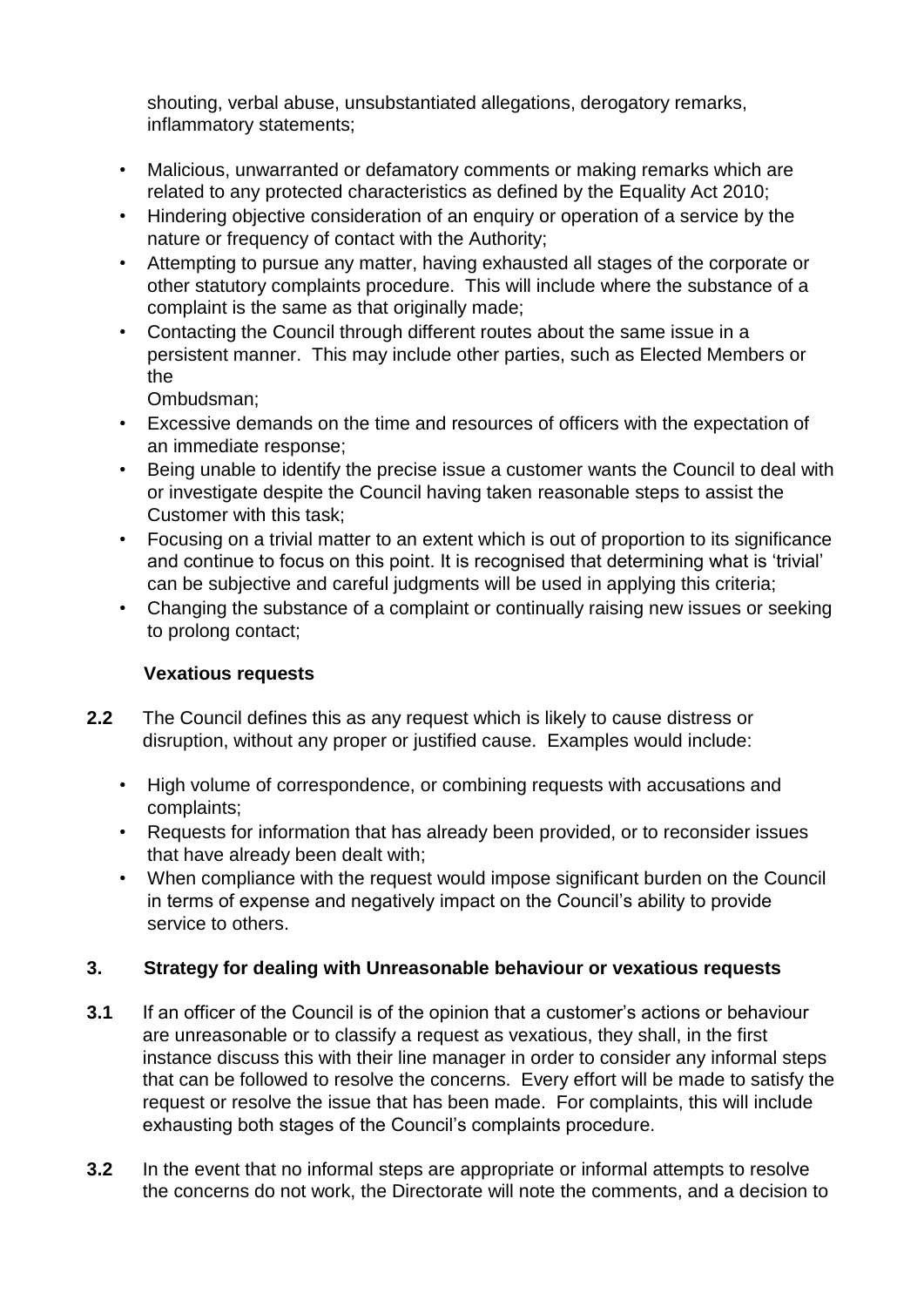classify a customer's behaviour as unreasonable or a request as vexatious, will be considered by an Appropriate Officer (as defined in 3.3 below) on an individual basis in consultation with the Monitoring Officer. Each case will be viewed individually and decided on its merits. However, a customer may be deemed to have unreasonable behaviour or be vexatious if previous or current contact with them shows that they meet the criteria, dependent upon degree.

- **3.3** The "Appropriate Officer" to determine the action to be taken will depend upon the circumstances of each case provided that no officer may undertake the role of "Authorising Officer" if he/she has had an involvement in the complaint. This may be a Group Manager, Head of Service or Complaints Officer acting on behalf of the Chief Executive.
- **3.4** The Appropriate Officer in consultation with the Monitoring Officer will determine what action to take including:
	- (a) Restricting the manner in which the customer may contact the Council;
	- (b) The times at which the customer may contact the Council;
	- (c) Restrict contact through a designated officer;
	- (d) Notify the customer that the Council has responded fully to the points raised and has tried to resolve the complaint but there is nothing more to add and continuing contact will serve no useful purpose and advise them to contact the Ombudsman;
	- (e) Withdraw contact with the customer either in person, by telephone, by email or any combination of these, provided at least one form of contact is maintained. The Council shall not, without the consent of the Monitoring Officer, withdraw or not provide any services to which the customer or his/her family are entitled to receive;
	- (f) Inform the customer that the Council reserves the right to pass the matter to the Council's legal services which may result in legal action against the customer;
	- (g) Removal from the Council offices by a senior manager or the police if the behaviour is considered to be a public nuisance offence; and
	- (h) Other suitable options will be considered in light of the customer's circumstances.
- **3.5** The Appropriate Officer will write to the customer to:
	- (a) Detail the action that will be taken and why as outlined at paragraph 3.4;
	- (b) Explain what this means in terms of contact with the Council;
	- (c) Advise how long any restrictions will be in place and when they will be reviewed; (d) Enclose a copy of this policy.
- **3.6** The Monitoring Officer shall maintain a central register of decisions relating to the above.

#### **4. Review**

**4.1** Any restriction imposed shall be subject to a regular review and the timing of such reviews will be notified to the customer. Reviews will be based on the individual circumstances of the case but could typically be for a period of 6 months, dependent on the severity of the situation.